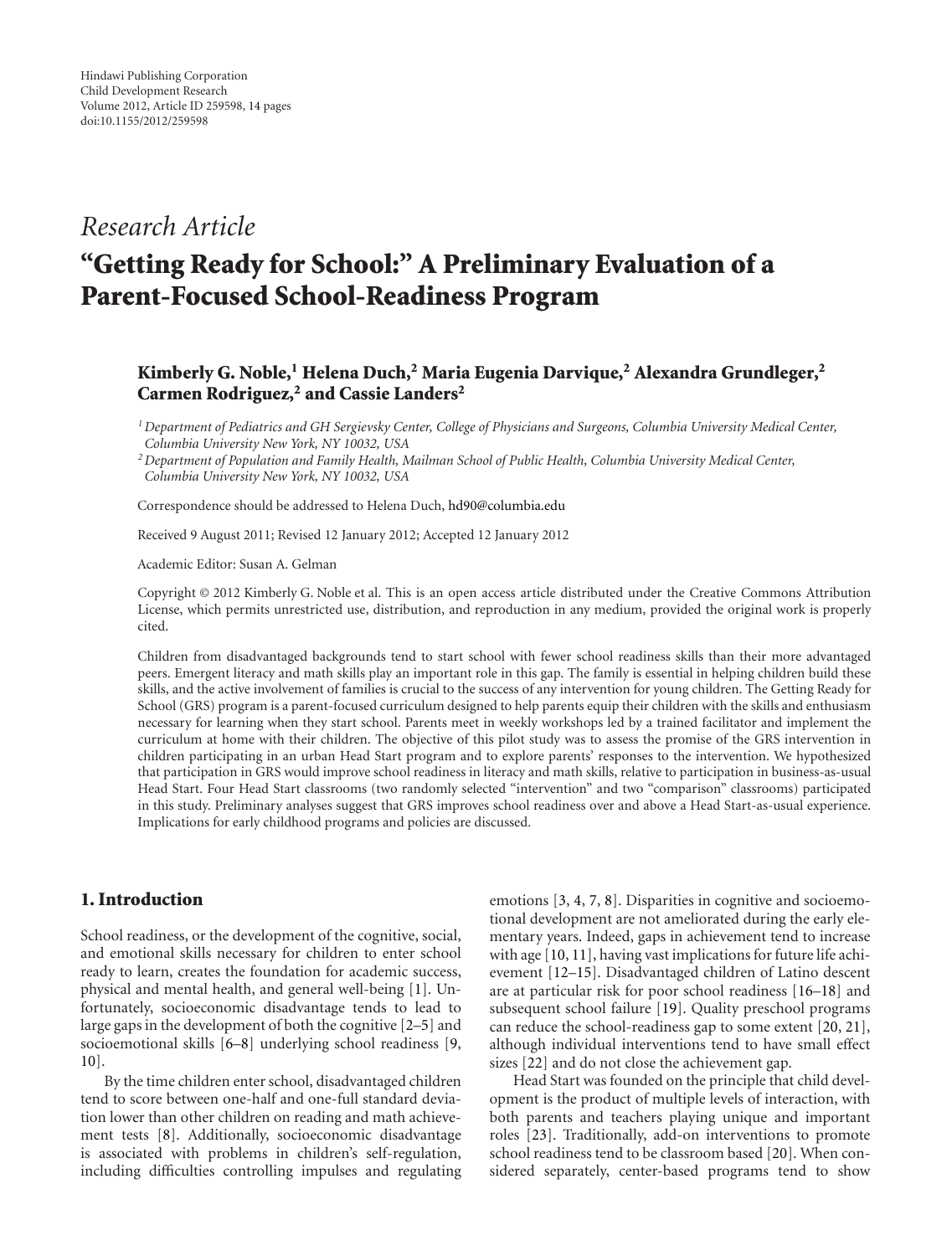stronger effects than home-based programs [12]. On one hand, this underscores the importance of the classroom environment. However, parents and teachers independently influence child development [23], with parenting skills directly related to children's later cognitive development and academic achievement [12, 13, 24].

Bioecological theory predicts that parents play a particularly important role in promoting early childhood school readiness [25]. In particular, this theory states that "proximal processes" are a key factor in child development [26–28]. Proximal processes are defined as enduring, complex, reciprocal interactions between a child and the people in his or her immediate environment [28]. Parents may be the most proximal (and therefore most powerful) external influences in children's lives. To the extent that this theory is accurate, we would predict that an intervention which successfully and positively influences parenting may wield particularly strong effects on child development and school readiness.

In the following, two key domains of school readiness are outlined. Evidence regarding the means by which parents contribute to each is discussed.

*1.1. Emergent Literacy and Parents.* Emergent literacy refers to the skills and reading-like behaviors that are developmental precursors to their more advanced counterparts [29]. It is a key component of school readiness, and early disparities in emergent literacy in preschool tend to be exacerbated through the elementary years [30]. Effective teaching of these skills requires active involvement of the child. For instance, shared book reading benefits oral language development most substantially when the adult actively engages the child in "dialogic reading," in which the adult asks questions and prompts the child to "become the storyteller" [31–33]. Similarly, explicit teaching about print increases letter knowledge and later reading ability, while informal print exposure does not [29, 34, 35].

The degree to which parents actively engage children in explicit practice with letters and sounds is related to children's understanding of printed words [35] controlling for children's independent pursuit of these activities [36]. Randomized trials suggest that when disadvantaged parents are taught strategies to actively engage children in reading, children's emergent literacy skills improve [5, 33, 37]. Further, greater improvements are seen when children are engaged in such strategies both at home and school, relative to school alone [5, 33].

*1.2. Emergent Mathematics Skills and Parents.* As with emergent literacy, disadvantaged children are less likely to exhibit well-developed mathematics skills and knowledge than their more advantaged counterparts [38–40]. This achievement gap is measurable by preschool and continues throughout the school years [41, 42].

Prior to starting school, young children use math concepts in their play and daily lives [43, 44], and a general learning path for the acquisition of these concepts has been identified for preschoolers [45, 46]. As with language development, passive exposure to math is not enough; structured educational experiences are necessary. While children's everyday activities and play can be excellent vehicles, these activities may not suffice without scaffolding and guidance [46].

Exposure to math concepts in the home can have a positive impact on school readiness [47]. However, lowincome homes tend to provide less support for mathematical development relative to their middle-income counterparts [48, 49]. Disadvantaged families are more likely to focus on simpler topics such as counting and shape recognition, rather than on more complex processes such as numerical or geometric reasoning [50]. Further, low-income parents frequently have different expectations about their role in teaching mathematics to their children [49]. One program designed to address these disparities, the Family Mathematics Curriculum (FMC), provides low-income families with a structured mathematical intervention in which parents and children attend family mathematics classes and also have access to math materials for use at home [51]. In two small evaluations with Head Start families, researchers found that children who participated in FMC with their parents had significantly higher scores in the areas of enumeration, numerical reasoning, and an overall math composite relative to children in a control group [51]. This supports the premise that, with adequate supports and materials, parents can have a significant impact on young children's mathematical skills, enhancing overall school readiness.

*1.3. The Getting Ready for School Intervention.* The Getting Ready for School (GRS) curriculum was originally designed as an intervention for parents in Central and Eastern Europe with limited or no access to preschool. The goal was to teach parents to create more effective home learning environments for their preschool-aged children, by supporting and expanding parents' ability to promote the literacy and math skills children need for success in school.

Subsequently, the GRS curriculum has been implemented in parent groups in a small number of Head Start centers in the US. Translation of the materials into Spanish was completed by a team of bilingual, bicultural staff members at the Head Start where the present study took place, led by one of the lead authors on this study (H. Duch). The GRS curriculum recently received national attention when it was selected by the National Head Start Family Literacy Center as part of their training for 96 Head Start programs participating in the SPARC (Strengthening Partnerships and Resources in Communities for Literacy) program. In addition, the materials were made available to any interested Head Start program. Since May 2010, over 600 Head Start programs around the country have requested the GRS materials and training. As wide dissemination of the materials began to take place, research examining the potential feasibility and efficacy of this intervention became critical.

*1.3.1. Structure of the Intervention.* GRS is a nine-unit curriculum of activities, available in both English and Spanish,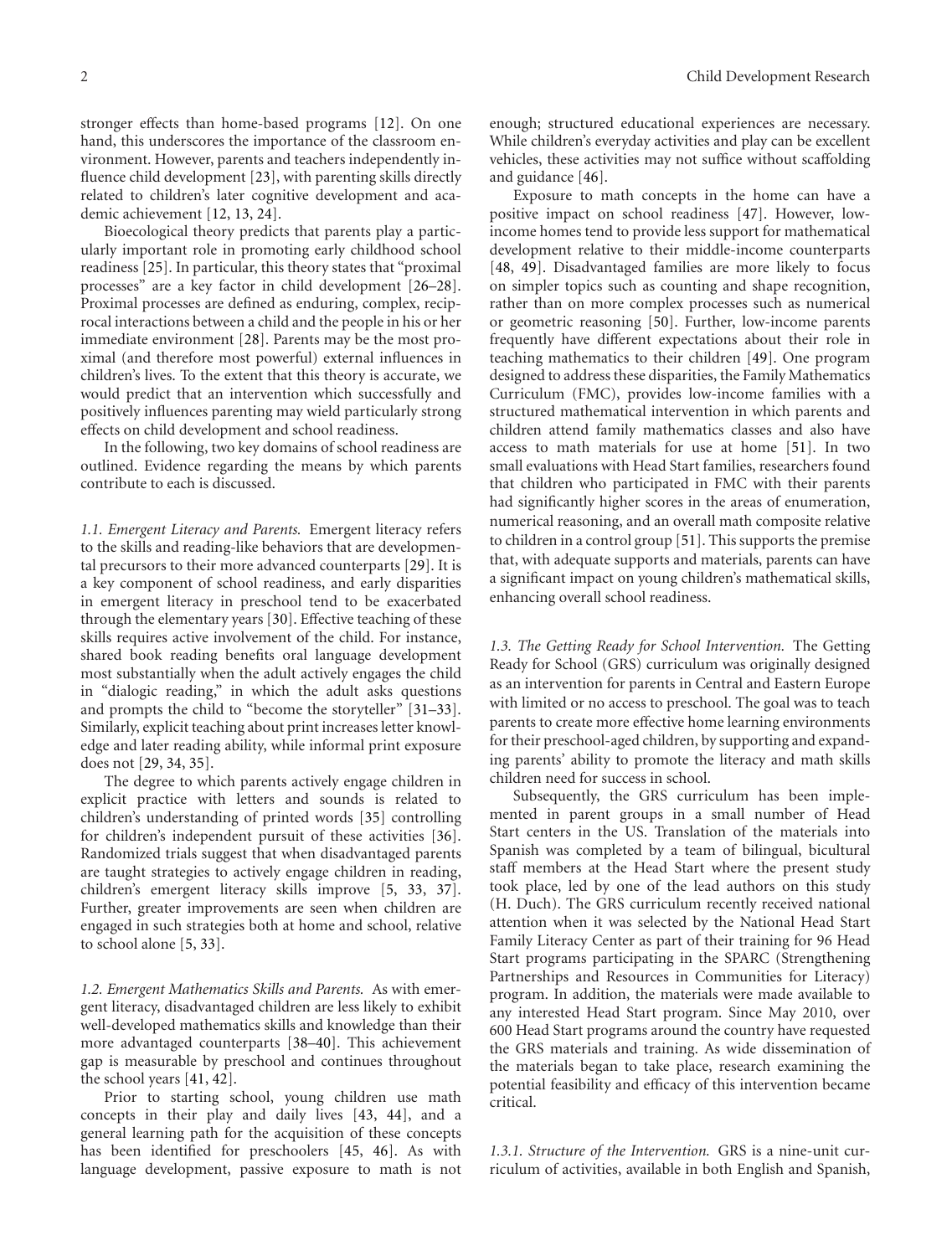designed to help parents promote young children's schoolreadiness skills in reading and math. Parents are shown how to use the activities through weekly group sessions led by a Parent Facilitator. The content of the curriculum is described in detail below. Briefly, the materials include the following.

*(a) Parent Activity Guide.* This guide is a written set of activity suggestions that parents can use with their children. Activities explain how to use the children's materials, provide additional literacy and math activities, and suggest ways to modify or enrich the activities depending upon their child's needs. The Parent Activity Guide is written with pictorial demonstrations of activities, with text requiring only a minimal literacy level.

*(b) Children's Activity Sets.* These are nine sets of materials focusing on literacy and math designed for use in the above activities. Each set includes pictures, games, and other materials. These materials are distributed in children's backpacks, containing the book of activities as well as crayons, scissors, and paper.

*(c) Facilitator's Guide.* This Guide provides a set of lesson plans for the Parent Facilitator in running the weekly parent sessions. A written set of activity suggestions is provided that explains how to teach parents to use the children's materials. The Facilitator's Guide also provides suggestions on ways to modify or enrich the activities depending upon the child's needs. Finally, the Facilitator's Guide provides Parent Facilitators with guidance on soliciting reports of parent experiences with the activity sets.

*(d) Train-the-Trainer Guide.* This guide teaches Parent Facilitators how to run effective parent meetings. It includes a review of early math and literacy development, as well as exercises to help Facilitators develop problem-solving skills around common issues that parents may describe.

*1.3.2. Parent Workshops.* Through weekly two-hour workshops, Parent Facilitators disseminate and explore the materials with parents, facilitating a parent-teaching process. The materials are designed to be open-ended and help parents tailor activities to their children's interests and abilities. For example, to encourage children's math development, parents are shown how to teach number concepts using games such as counting when cooking. Similarly, to teach important skills that are critical for emergent literacy, parents are shown how to teach children to focus on the first sounds of words used around the house, and their corresponding letters. The Parent Facilitators provide parents with advice—reiterated in the Parent Activity Guide—on how to make activities easier or more challenging, depending on the child's level of development. In the weekly meetings, parents are also encouraged to share stories involving how their children interacted with the materials, and examine any important questions that might have emerged while working with the material at home. During workshops, parents practice math and literacy activities included in the next activity set and

explore ways to adapt the activities to address individual learning styles.

*1.3.3. Parent Facilitator Training.* Prior to teaching the parents, the Parent Facilitators are provided with a detailed series of training activities to help trainers prepare parents to teach their children. Using active and participatory methods, this training includes a review of basic child development con-cepts with an emphasis on early math and literacy hands-on exploration of parents' and children's games and activities, and practice techniques for running effective parent group sessions.

*1.3.4. Content of the Intervention: Literacy and Mathematics.* Each of the nine units contains approximately ten activities, of which five focus on literacy and five focus on math. The content progression of GRS for each of the 9 units is summarized in Table 1.

Following the model originally constructed by Whitehurst and Lonigan [31], GRS targets emergent literacy through the development of both "outside-in" and "inside-out" skills. "Outside-in" skills represent children's understanding of the linguistic context and include the semantic and conceptual knowledge that comprises oral language, knowledge of narrative structure and narrativebuilding skills, and print conventions (e.g., left-to-right, front to back). "Inside-out" skills comprise children's knowledge of the rules for translating the particular writing they are trying to read into sounds and include knowledge of graphemes, phonological awareness, phoneme-grapheme correspondence, and emergent writing. Experience with "outside-in" skills fosters the development of oral language and vocabulary, whereas experience with "inside-out" skills fosters the development of early reading skills [52, 53]. These emergent literacy goals and objectives by unit are summarized in Table 2.

In the area of mathematics, GRS follows the guidelines provided by the National Council of Teachers and Mathematics (NCTM) [46] for the acquisition of math concepts in the following areas: numbers and operations, geometry and spatial sense, measurement, algebra, and data analysis [45, 46]. To support the acquisition of these skills, educators have promoted five main processes: problem solving, reasoning, communicating, connecting, and representing [46]. GRS targets early math readiness through the development of these skills and processes, closely matching the math goals and objectives of NCTM (see Table 2).

Both literacy and math activities in GRS teach parents to use everyday interactions in the home and the community as the vehicles for learning. For instance, math activities include using familiar objects (e.g., buttons, laundry, cookware) to solve math problems, learning how math connects with real life (e.g., while cooking, during community walks or trips to the store), estimating numbers and sizes, and exploring shapes. Literacy activities involve learning through songs and poems, making up and telling stories, making books and reading together, building sight vocabulary, reading, drawing, and talking about ideas together, and exploring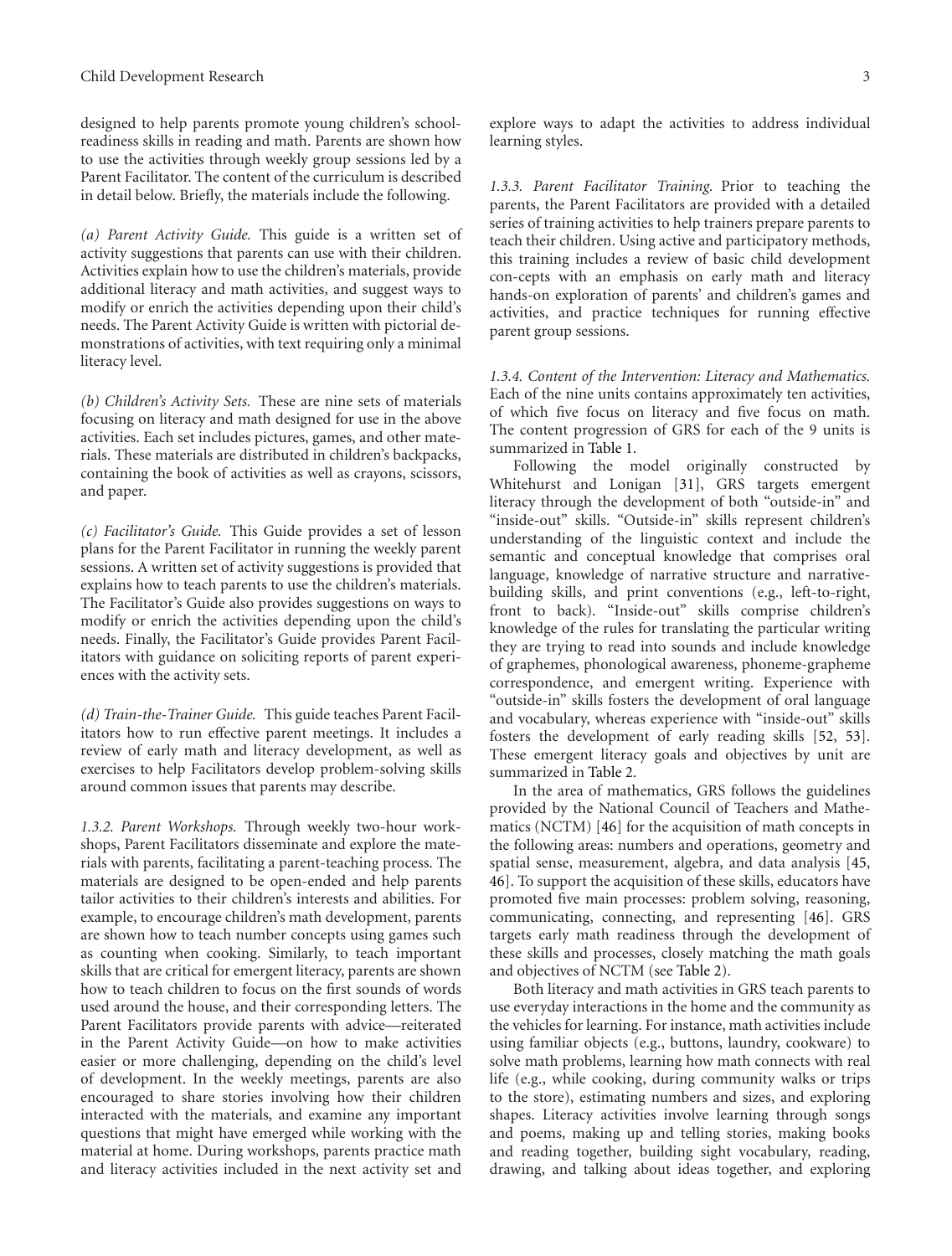|                       | Literacy                                                                                                                                                                                                                                                                                                                   | Math                                                                                                                                                                                                                                       |
|-----------------------|----------------------------------------------------------------------------------------------------------------------------------------------------------------------------------------------------------------------------------------------------------------------------------------------------------------------------|--------------------------------------------------------------------------------------------------------------------------------------------------------------------------------------------------------------------------------------------|
| <b>Activity Set 1</b> | Learn letters in their name, sounds associated with<br>those letters, and how to write their name. Words are<br>made up of groups of letters; letters represent sounds;<br>words begin with the letter on the left and ends with the<br>last letter on the right. Learn to recognize words to<br>familiar songs and poems. | Understand that a number represents a set of objects;<br>practice counting, ordering, and comparing groups of<br>objects. Learn to count, write, identify, and represent<br>numbers 1 to 5.                                                |
| <b>Activity Set 2</b> | Learn the sound associated with certain letters.<br>Emphasize the sound letters make as words are written.<br>Help children make sense of print by talking with them<br>while writing. Help children listen for and repeat the<br>initial sound in his/her name.                                                           | Count a set of objects to 10 and identify the numerals 1<br>through 10. Sort groups of objects and practice<br>observing, describing, and making distinctions between<br>the characteristics of objects. Practice counting to 10.          |
| Activity Set 3        | Listen to and discuss family stories. Through<br>interesting discussions children will understand how<br>"stories" work.                                                                                                                                                                                                   | Order sets of objects and learn how to compare the<br>relative differences between them-longest to shortest,<br>lightest to darkest, more to less, lightest to heaviest.                                                                   |
| <b>Activity Set 4</b> | By conducting interviews children learn how to ask<br>questions to gather information. Use information to<br>create books and stories to share with family and<br>friends.                                                                                                                                                 | Recognize, create, and extend patterns. Understand that<br>a pattern is a form of ordering that eventually repeats<br>itself. Make predictions about what happens next based<br>on an understanding of the pattern.                        |
| <b>Activity Set 5</b> | Practice making letter-sound connections. Pronounce<br>words as they are written. Emphasize sounds at the<br>beginning, middle, and end of each word.                                                                                                                                                                      | Understand that geometry is the study of shapes and<br>spatial relationships. Provide children opportunities to<br>relate math to the real world by looking for and naming<br>different shapes.                                            |
| Activity Set 6        | Understand all the reasons why we read and write. For<br>example, to remember information (make a list),<br>communicate information (write a letter), learn new<br>information (read a paper).                                                                                                                             | Explore numbers one through 20. Understand that the<br>number 12 is represented by one group of 10 plus 2<br>ones, 15 is presented by one group of 10 plus 5 ones.                                                                         |
| <b>Activity Set 7</b> | Learn new words and understand how words are<br>organized into complete sentences. Learn to organize<br>thoughts and make themselves understood. Learn to<br>express their ideas and stories as well as understand the<br>ideas and stories of others.                                                                     | Add two sets of numbers together to get a total. Play<br>with sets of objects and counting to find the total<br>number.                                                                                                                    |
| <b>Activity Set 8</b> | Recall events, retell stories, and speak in complete<br>sentences. Help children master prerequisites for<br>learning to read.                                                                                                                                                                                             | Practice adding to and taking away from sets of objects.                                                                                                                                                                                   |
| <b>Activity Set 9</b> | Review all the skills learned during the previous 8 sets.<br>Think about and discuss how to identify and discuss<br>children's questions about Kindergarten.                                                                                                                                                               | Review math activities from the previous eight sets.<br>Observe the ways children's approaches differ now from<br>when they did the task earlier. Make up number riddles<br>to challenge children to think about numbers one to<br>twenty. |

Table 1: Content Progression of the "Getting Ready for School" Intervention.

sound-symbol relationships in everyday life. Each unit builds on the previous unit with content becoming increasingly more complex as the child moves from unit to unit.

*1.4. Objectives of the Present Study.* We conducted a mixedmethods study to obtain quantitative and qualitative information on the preliminary effectiveness and usability of the GRS intervention. Both quantitative and qualitative data addressed our primary objective: to assess whether the Getting Ready for School parent-focused intervention improves school-readiness skills. A small, quasi-experimental pilot study was conducted with a group of urban Latino preschool children participating in Head Start. We hypothesized that participation in the GRS curriculum would improve school readiness in literacy and math skills, relative to participation in business-as-usual Head Start. Additionally,

qualitative data from parent focus groups addressed parental perceptions of children's improvements in these skills. Qualitative data also addressed our secondary objective: to assess parental perceptions of day-to-day use of the GRS intervention.

## **2. Method**

*2.1. Participants.* Four classrooms in an urban Head Start program were targeted to participate in the study. Two classrooms were randomized to serve as the intervention classrooms, and two served as comparison classrooms. Randomization occurred at the classroom level in an attempt to reduce contamination between participants. Of the 56 children served by these classrooms who participated in this study,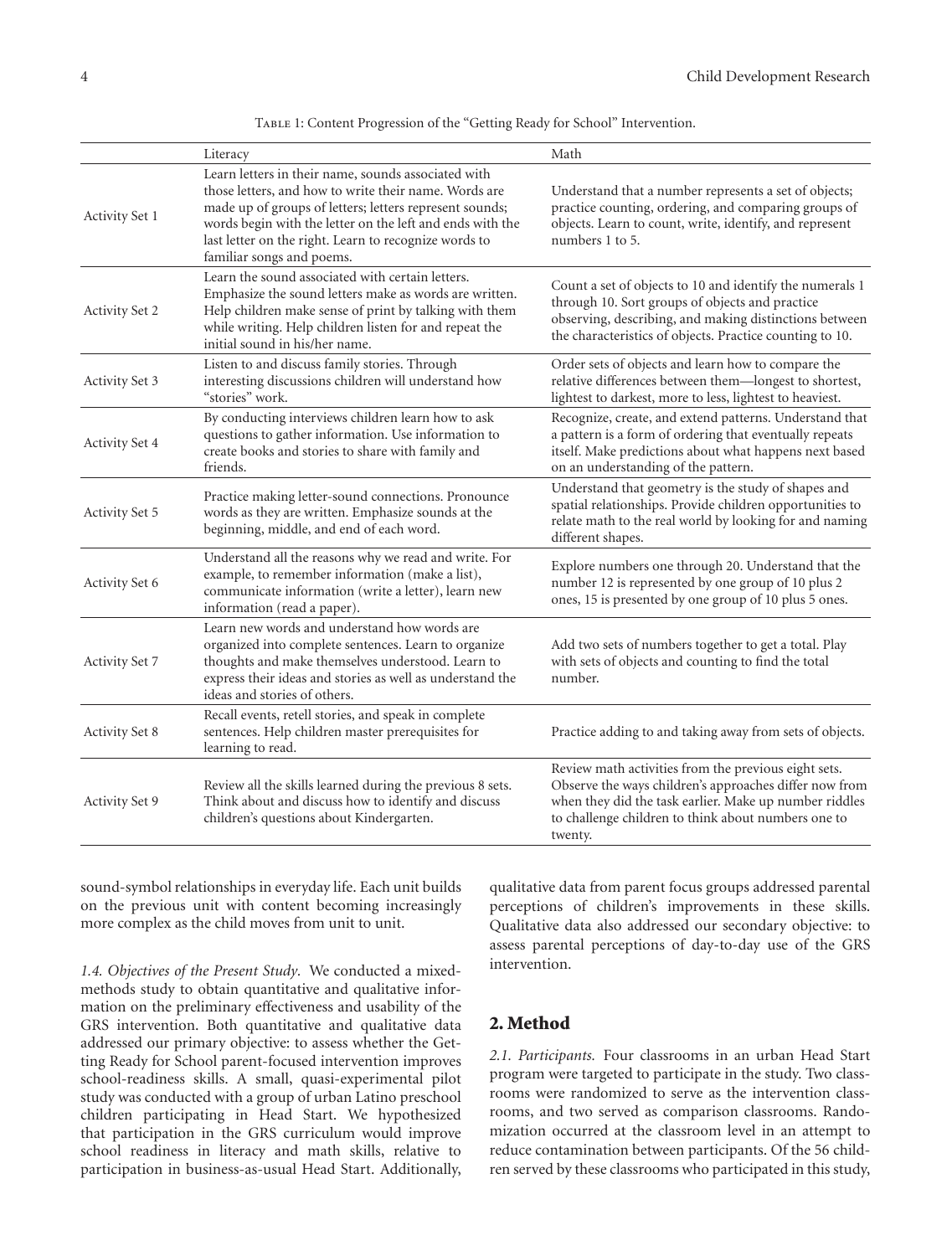|                                    | GRS Literacy Objectives                                                                                      | <b>GRS Activity Set</b>   |
|------------------------------------|--------------------------------------------------------------------------------------------------------------|---------------------------|
|                                    | Language-Semantic and conceptual knowledge                                                                   | 1, 2, 3, 4, 5, 6, 7, 8, 9 |
| "Outside-In Skills"                | Narrative-Understanding and producing narrative                                                              | 1, 2, 3, 4, 5, 6, 7, 8, 9 |
|                                    | Conventions of print-Knowledge of standard print format                                                      | 1, 2, 3, 4, 5, 6, 7, 8, 9 |
|                                    | Emergent reading-Pretending to read                                                                          | 1, 2, 3, 5, 6, 7, 8, 9    |
|                                    | Knowledge of graphemes-letter name knowledge                                                                 | 1, 2, 3, 4, 5, 6, 7, 8    |
| "Inside-Out Skills"                | Phonological awareness-detection of rhyme, manipulation of syllables, manipulation<br>of individual phonemes | 1, 2, 3, 5, 6, 7, 8       |
|                                    | Syntactic awareness-repair grammatical errors                                                                | 3                         |
|                                    | Phoneme-grapheme correspondence-letter-sound knowledge, pseudoword decoding                                  | 1, 2, 3, 4, 5, 6, 7, 8    |
| Emergent writing-phonetic spelling |                                                                                                              | 2, 4, 6, 7, 8, 9          |
|                                    | GRS Math Objectives                                                                                          | <b>GRS Activity Set</b>   |
|                                    | Numbers and operations                                                                                       | 1, 2, 3, 4, 5, 6, 7, 8, 9 |
|                                    | Geometry and spatial sense                                                                                   | 4, 5, 9                   |
|                                    | Measurement                                                                                                  | 1, 2, 3, 4, 5, 6, 7, 9    |
|                                    | Algebra                                                                                                      | 1, 2, 3, 4, 5, 6, 7, 8, 9 |
|                                    | Data analysis                                                                                                | 1, 2, 3, 4, 5, 6, 7, 8, 9 |
|                                    | TABLE 3: Demographics by group.                                                                              |                           |

#### TABLE 2: Emergent literacy and math objectives by unit.

|                                            |                                                                                                                                                   | Intervention<br>$(n = 26)$                                          | Comparison<br>$(n = 30)$                                         | $\boldsymbol{P}$ |
|--------------------------------------------|---------------------------------------------------------------------------------------------------------------------------------------------------|---------------------------------------------------------------------|------------------------------------------------------------------|------------------|
| Mean age in months at pretest (SD)         |                                                                                                                                                   | 46.9(6.2)                                                           | 45.6(7.1)                                                        | 0.48             |
| Ethnicity $(\% )$                          | Hispanic or Latino<br>Asian<br>Other                                                                                                              | 25 (96%)<br>$\Omega$<br>$1(4\%)$                                    | 28 (93%)<br>2(7%)<br>$\overline{0}$                              | 0.24             |
| Primary language spoken at<br>home $(\% )$ | Spanish<br>English<br>Other                                                                                                                       | 25 (96%)<br>$\left($<br>$1(4\%)$                                    | 26 (87%)<br>$3(10\%)$<br>1(3%)                                   | 0.19             |
| Maternal education (%)                     | Less than high school<br>GED or high school<br>Some postsecondary<br>school<br>Associate degree<br>BS or advanced degree<br>Other/did not respond | 14 (54%)<br>$3(12\%)$<br>$1(4\%)$<br>$1(4\%)$<br>5(19%)<br>$2(8\%)$ | $12(40\%)$<br>$9(30\%)$<br>4(13%)<br>1(3%)<br>$3(10\%)$<br>1(3%) | 0.32             |

There were no significant demographic differences between groups.

26 were in the GRS intervention classrooms, and 30 participated in Head Start-as-usual classrooms.

Children were 3 to 4 years old at the start of the study (mean age at pretest = 46.2 months, s.d. 6.7). Demographic information was obtained from Head Start records. Ninetyfive percent of all participants self-identified as Hispanic or Latino, 91% spoke primarily Spanish at home, and 70% of parents had a high school education or less. Table 3 shows that there were no demographic differences between groups.

Fifty-six children provided pretest data, before the start of the intervention. There were 7 children (1 intervention, 6 comparison) from whom posttest data were not available following completion of the intervention. Of these children, 4 were no longer in the Head Start program and 3 (including the 1 intervention child) did not attend posttest assessments.

These children did not significantly differ in terms of age, ethnicity, language spoken at home, or parent education from the remaining children (all *P*'s *>* 0.6). The remaining 49 children on whom both pre- and posttest data are available constitute the participants in the analyses below.

*2.2. Materials and Procedure.* The GRS intervention was implemented in an urban Head Start program in Northern Manhattan in sequential Spring and Fall semesters. Prior to the present study, the program had previously implemented GRS in one classroom per semester for two years. This Head Start program operates as a combination model where children and their parents/caregivers participate in biweekly 3.5-hour classroom experiences and receive a monthly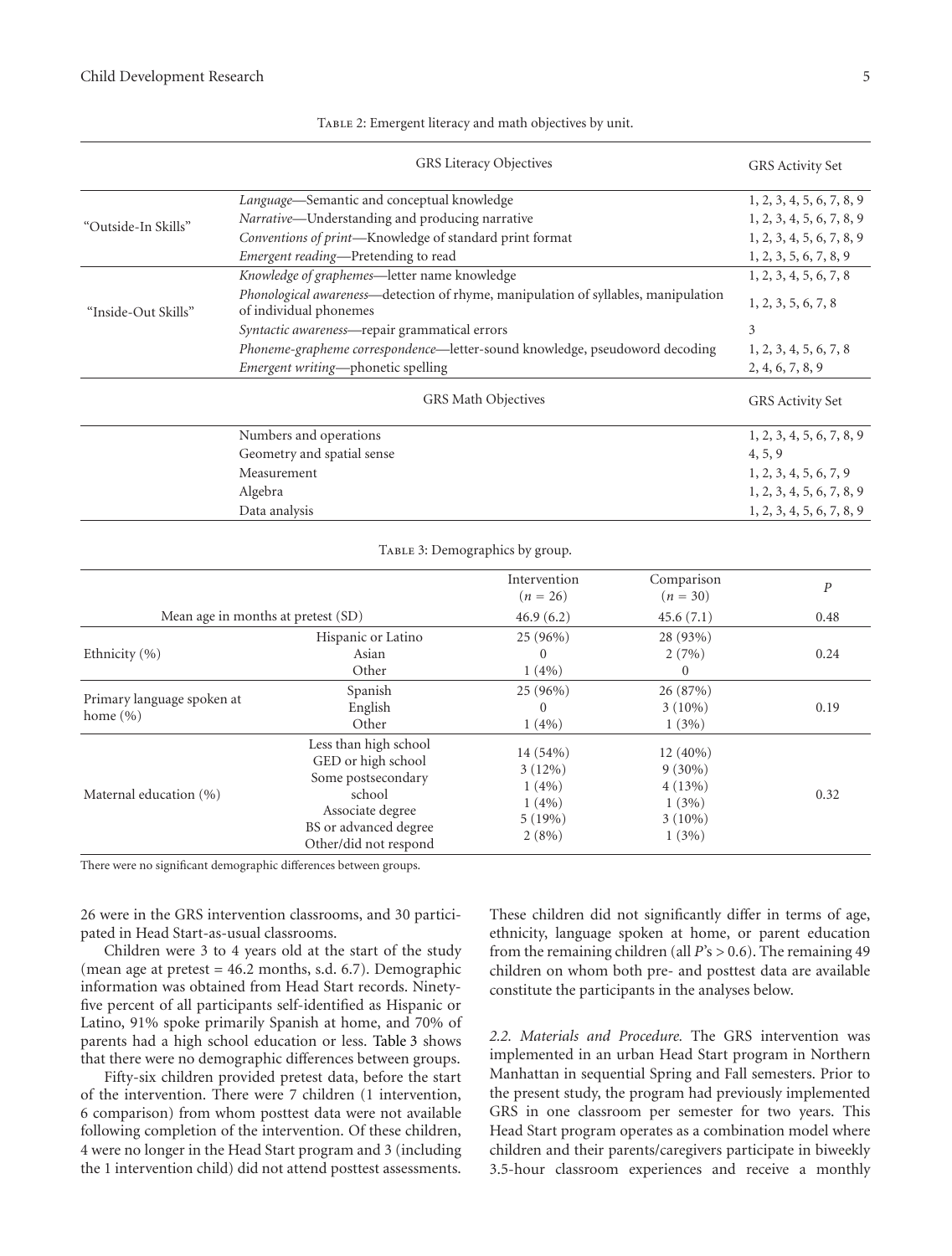home visit. While children are in the preschool classroom, parents/caregivers participate in various educational and vocational workshops. At the time of the study, two GRSnaïve classrooms were randomly selected to receive the GRS intervention. Two additional GRS-naïve classrooms in the Head Start program were randomly selected as comparison groups and offered the intervention at a later date.

Before the GRS implementation began, all parents in the intervention and comparison classrooms were informed of the procedures of the study and were invited to allow their children to participate in the collection of behavioral data before and after the study. GRS was implemented at the classroom level regardless of parents' consent to participate in the study. Additionally, parents in the intervention classrooms were invited to attend a focus group following completion of the study. Informed consent was obtained according to the policies of the Columbia University Institutional Review Board.

*2.2.1. Facilitator Training.* Parents from both intervention classrooms received workshops led by a bilingual, bicultural Parent Facilitator who had previously been trained by the curriculum developer following the activities in the Trainthe-Trainer Manual.

*2.2.2. Parent Workshops.* Families in the GRS intervention group participated in a weekly 2-hour workshop for 15 weeks focusing on promoting young children's school-readiness skills in reading and math. A trained, bilingual, bicultural facilitator led the parent workshops according to lessons in the Parent Facilitator Guide.

*2.2.3. Child Cognitive Testing.* Prior to the start of the intervention, participating children from both the intervention and comparison groups were pulled out of their regular classroom by a bilingual, trained research assistant for 20– 30 minutes to participate in a brief assessment of early literacy, oral language, and early mathematics skills. This procedure was repeated at the end of the intervention period, approximately 5 months after the pretest (mean = 157 days between testing sessions, s.d. 15 days, with no difference in latency between groups (*<sup>t</sup>* (46) <sup>=</sup> <sup>−</sup>1.71; *<sup>P</sup>* <sup>=</sup> <sup>0</sup>*.*1). Children's language dominance was established by classroom teacher reports based on teacher's ongoing language assessment conducted in the Head Start program using the Work Sampling System method. Children were tested in their dominant language accordingly.

Language and Emergent Literacy Skills were tested using the following subtests from the Woodcock-Johnson Test of Academic Achievement (WJ III)/*Bateria III Woodcock-*Muñoz [54]: Letter-Word Identification, Passage Compre*hension, Understanding Directions,* and *Picture Vocabulary Subscales.* The Letter-Word Identification test involves asking the child to identify printed letters and later to read printed words aloud. The Understanding Directions subtest tests measures of oral language comprehension by asking the child to follow increasingly commands of increasing linguistic complexity. The Spelling subtest assesses children's ability

to print letters and words. The Picture Vocabulary subtest assesses oral language and lexical knowledge.

Math Skills were tested using the *Applied Problems* and *Quantitative Concepts* Subscales of the WJIII/Bateria Woodcock-Munoz. Applied Problems measures the child's ability to analyze and solve math problems. Initial items involve counting and identifying the number of objects in a picture, progressing to more complex calculations. Quantitative Concepts measures knowledge of mathematical concepts, including counting, identifying numbers, shapes, and sequences.

*2.2.4. Parent Focus Groups.* At the end of the intervention session, parents were invited to participate in a focus group to share their experiences with the GRS curriculum. Grounded theory [55] guided the design and analysis of focus groups. The aim was to generate a general explanation/description of the perceived effectiveness and user-friendliness of the intervention based on the views and opinions of participating parents. While our quantitative analyses were hypothesis driven, we used an inductive approach to analyze data from focus groups, responding to two general research questions: (1) What are families' perceptions of the efficacy of the intervention and how well it works? And (2) what are families' perceptions of the day-to-day use of the GRS intervention? [56].

Following Strauss and Corbin's analytic procedures [57], focus group data were transcribed and later analyzed using open and selective coding [57]. During open coding, data were broken into categories representing emergent themes about the GRS intervention. Selective coding was utilized to determine core categories and describe relationships among the categories.

#### **3. Results**

To test the short-term impact of the GRS intervention in this small pilot study, several analyses were conducted. First, scores on standardized tests of language, emergent literacy, and math skills were analyzed to determine whether participation in the intervention led to increased improvement over time, relative to business-as-usual Head Start. Second, data from focus groups were analyzed to understand parents' responses to the GRS intervention, including their initial perceptions of its effectiveness and user-friendliness.

*3.1. Literacy and Math Testing.* Means and standard deviations of raw scores on each task for children in the intervention and comparison groups are shown in Table 4. At pretest, one child in the intervention group did not complete the Spelling subtest, and one child in the comparison group did not complete the Picture Vocabulary or Quantitative Concepts subtest. All children remaining at the study at the time of the posttest completed all subtests.

There were no significant differences between groups in any of the pretest scores (independent samples *t*-tests; all *P*'s *>* 0.1). In all the following analyses, raw scores are used, with age in months entered as a covariate.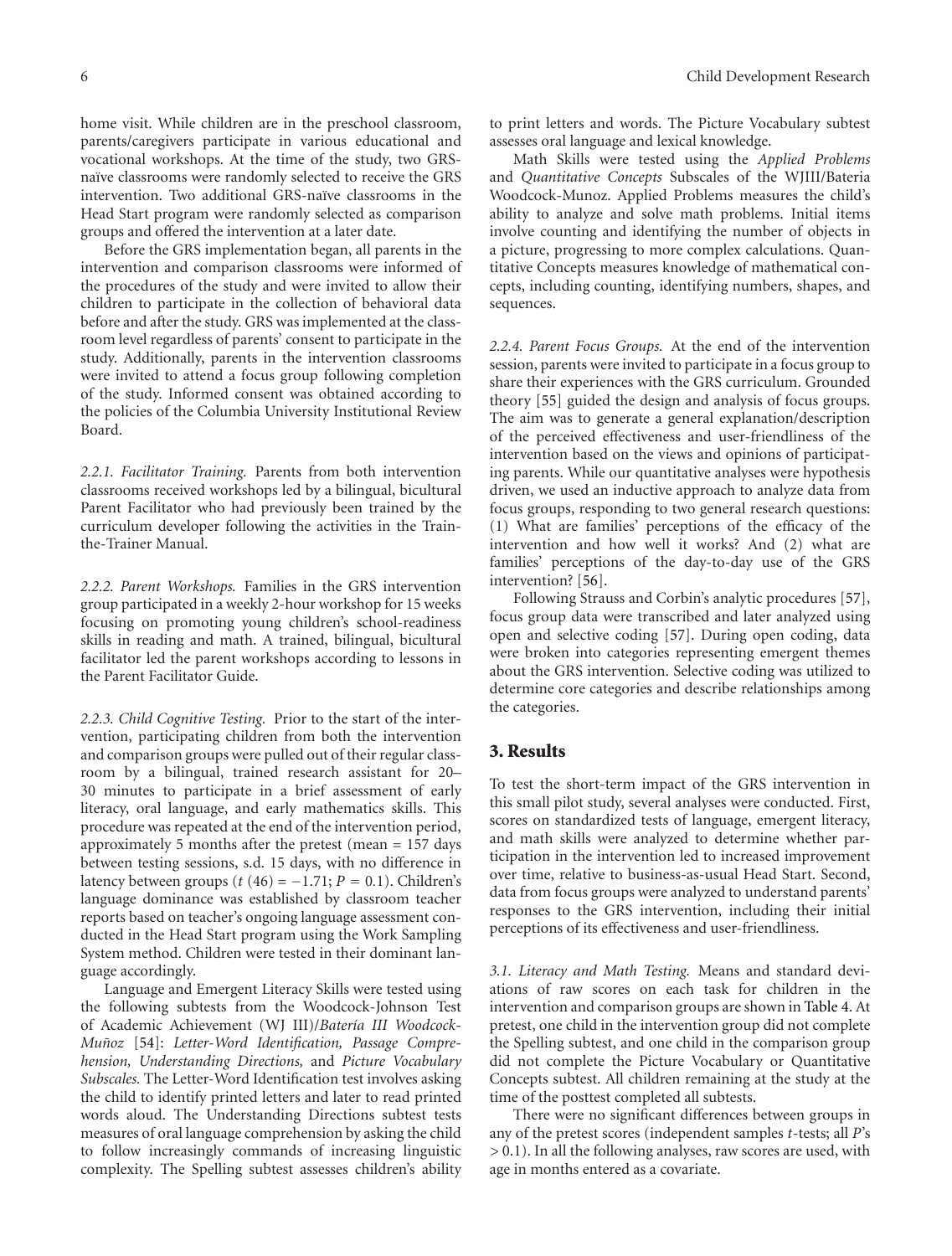#### Child Development Research 7

|                       |      | $\overline{ }$   |      |                           |    |      |                           |
|-----------------------|------|------------------|------|---------------------------|----|------|---------------------------|
| Subtest               | Time | Intervention     |      | Comparison                |    |      |                           |
|                       |      | $\boldsymbol{N}$ | Mean | <b>Standard Deviation</b> | N  | Mean | <b>Standard Deviation</b> |
| Letter-word           | Pre  | 26               | 3.8  | 2.9                       | 30 | 3.8  | 3.2                       |
| identification        | Post | 25               | 6.4  | 3.7                       | 24 | 5.6  | 4.0                       |
| Understanding         | Pre  | 26               | 7.4  | 3.8                       | 30 | 6.6  | 2.9                       |
| directions            | Post | 25               | 11.0 | 5.9                       | 24 | 10.2 | 4.4                       |
| Spelling              | Pre  | 25               | 4.2  | 2.4                       | 30 | 3.4  | 2.2                       |
|                       | Post | 25               | 7.2  | 3.0                       | 24 | 5.6  | 2.1                       |
| Applied problems      | Pre  | 26               | 6.8  | 3.2                       | 30 | 6.5  | 3.3                       |
|                       | Post | 25               | 10.5 | 3.9                       | 24 | 8.3  | 4.0                       |
| Picture vocabulary    | Pre  | 26               | 13.5 | 4.4                       | 29 | 12.1 | 3.6                       |
|                       | Post | 25               | 15.8 | 3.2                       | 24 | 13.7 | 3.7                       |
| Quantitative concepts | Pre  | 26               | 5.1  | 2.6                       | 29 | 4.2  | 2.1                       |
|                       | Post | 25               | 6.9  | 2.2                       | 24 | 6.2  | 2.0                       |

Table 4: Language and math performance by group, before and after the intervention period<sup>a</sup>.

<sup>a</sup>Means and standard deviations of raw scores for each task for the intervention and comparison groups. There were no significant differences between groups in any of the pretest scores (all *P*'s *>* 0.1).

TABLE 5: Multivariate General Linear Model showing the hypothesized overall time ∗ group interaction<sup>a</sup>.

| Effect           |                               | F     | Partial Eta squared                                                                              | Sig.  |
|------------------|-------------------------------|-------|--------------------------------------------------------------------------------------------------|-------|
|                  | Intercept                     | 5.600 | 0.463<br>17.056<br>0.724<br>0.178<br>1.409<br>2.055<br>0.240<br>1.518<br>0.189<br>0.279<br>2.515 | 0.000 |
| Between subjects | Age                           |       |                                                                                                  | 0.000 |
|                  | Group (GRS versus Comparison) |       |                                                                                                  | 0.236 |
|                  | Time (pre versus post)        |       |                                                                                                  | 0.081 |
| Within subjects  | Time $*$ age                  |       |                                                                                                  | 0.198 |
|                  | Time $*$ group                |       |                                                                                                  | 0.037 |

<sup>a</sup>To test the hypothesis that children whose parents received the GRS intervention would improve more over time relative to children whose parents received business-as-usual involvement at Head Start, a multivariate repeated measures General Linear Model was run, with scores on all six pre- and posttests entered as the dependent variables, with time entered as the within-group variable (2 levels: pre and post), with intervention group entered as the between-group variable (2 levels: intervention and comparison), and with age at pretest entered as a covariate. As predicted, a significant time ∗ group interaction was found, suggesting that, overall, children in the intervention group improved more than children in the comparison group (*F* (6, 39) = 2.5; *P <* 0*.*037).

To test the hypothesis that children whose parents received the GRS intervention would improve more over time relative to children whose parents received business-as-usual involvement at Head Start, a multivariate repeated measures General Linear Model (GLM) was performed, with time as the within-group variable (2 levels: pre and post), intervention as the between-group variable (2 levels: intervention and comparison), and age in months at pretest entered as a covariate. As would be expected, there was a main effect on raw score of age at pretest  $(F (6, 39) = 17.1; P < .000)$ . There was no main effect of time or group. However, as predicted, a significant time  $*$  group interaction was found ( $F(6, 39) =$ 2.5; *P <* 0*.*037), confirming that Head Start children whose parents received GRS showed more overall growth in skills relative to children who were enrolled in Head Start-as-usual (see Table 5).

Pos thoc tests of individual subtests revealed that Applied Problems demonstrated a significant time ∗ group interaction (*F* (1, 46) = 5.9; *P* < 0.019), such that the intervention group improved significantly more than the comparison group (see Table 6). Additionally, Figure 1 illustrates that the change from pretest to posttest is in the predicted

direction for most subtests, with a more positive slope in the intervention group in four out of the six tests. Thus, preliminary short-term evidence from a small sample suggests that GRS may improvecertain school-readiness skills over and above a Head Start-as-usual experience.

*3.2. Focus Groups.* Based on grounded theory [55], focus groups elicited open-ended responses from families in response to their participation in the intervention. Qualitative data were assessed according to our two study objectives: (1) our primary objective of assessing GRS' effectiveness and (2) our secondary objective of assessing parents' impressions of day-to-day usability of the GRS intervention. Regarding the first objective, parents reported positive gains in children's literacy and mathematics skills. In addition, the central and most prevalent theme related to the effectiveness of the intervention was parents' report of "learning about learning," providing a preliminary hypothesis about a possible mechanism of change. Regarding the second objective, several themes emerged, as summarized in the following.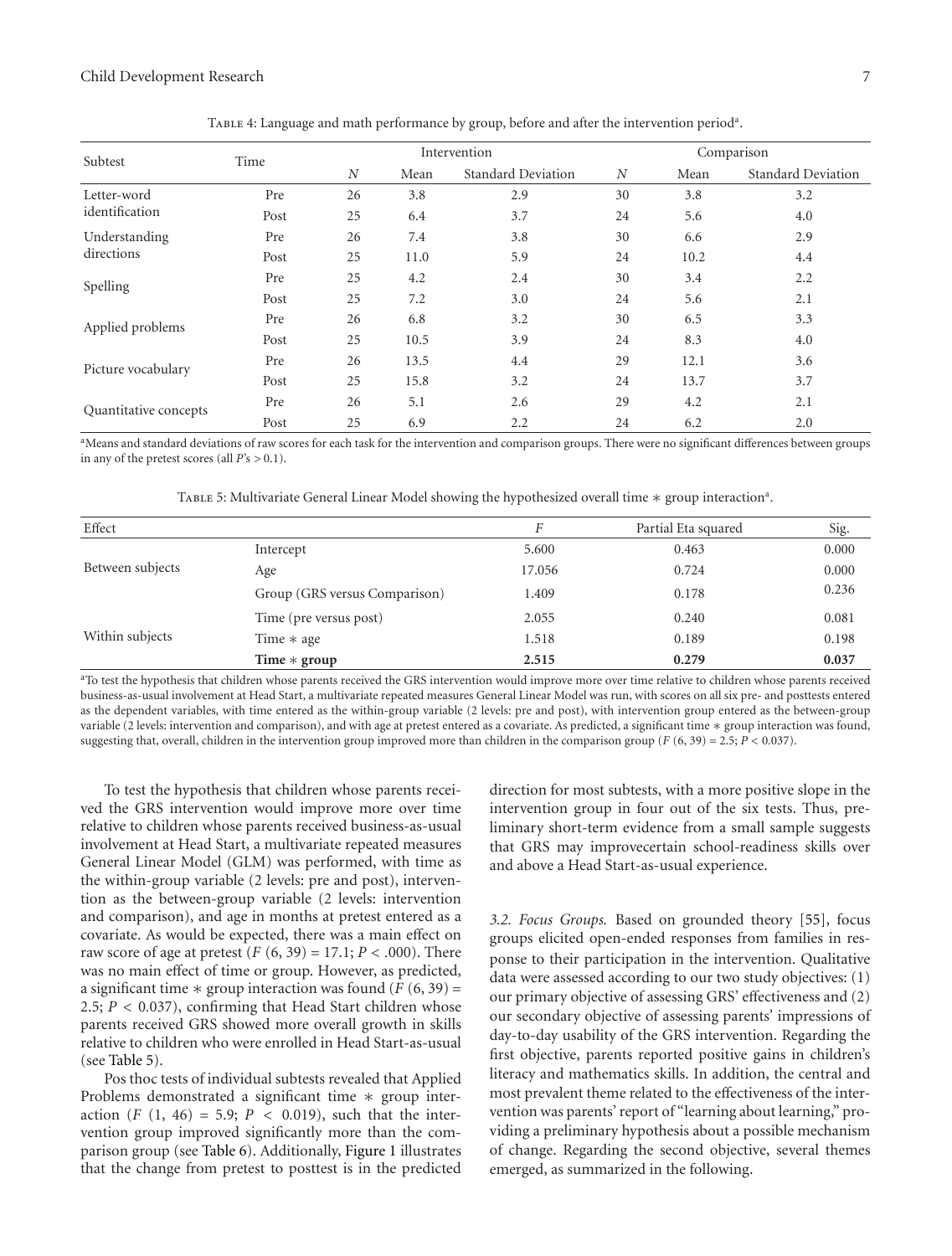| Subtest                         | Factor                                 | $\boldsymbol{F}$ | Sig   |
|---------------------------------|----------------------------------------|------------------|-------|
|                                 | Time (Pre versus Post)                 | 0.079            | 0.780 |
|                                 | Group (Intervention versus Comparison) | 0.038            | 0.846 |
| Letter-Word ID                  | Age at Pretest                         | 1.725            | 0.196 |
|                                 | Time * Age                             | 0.237            | 0.629 |
|                                 | Time * Group                           | 1.072            | 0.306 |
|                                 | Time (Pre versus Post)                 | 0.106            | 0.746 |
|                                 | Group (Intervention versus Comparison) | 0.300            | 0.587 |
| <b>Understanding Directions</b> | Age at Pretest                         | 7.104            | 0.011 |
|                                 | Time * Age                             | 0.175            | 0.678 |
|                                 | Time * Group                           | 0.005            | 0.947 |
|                                 | Time (Pre versus Post)                 | 1.501            | 0.227 |
|                                 | Group (Intervention versus Comparison) | 4.103            | 0.049 |
| Spelling                        | Age at Pretest                         | 17.503           | 0.000 |
|                                 | Time * Age                             | 0.010            | 0.919 |
|                                 | Time * Group                           | 2.400            | 0.128 |
|                                 | Time (Pre versus Post)                 | 0.304            | 0.584 |
|                                 | Group (Intervention versus Comparison) | 1.129            | 0.294 |
| <b>Applied Problems</b>         | Age at Pretest                         | 44.827           | 0.000 |
|                                 | Time * Age                             | 3.100            | 0.085 |
|                                 | Time * Group                           | 5.915            | 0.019 |
|                                 | Time (Pre versus Post)                 | 1.828            | 0.183 |
|                                 | Group (Intervention versus Comparison) | 3.535            | 0.067 |
| Picture Vocabulary              | Age at Pretest                         | 35.075           | 0.000 |
|                                 | Time * Age                             | 0.792            | 0.378 |
|                                 | Time * Group                           | 0.834            | 0.366 |
|                                 | Time (Pre versus Post)                 | 5.856            | 0.020 |
|                                 | Group (Intervention versus Comparison) | 2.395            | 0.129 |
| Quantitative Concepts           | Age at Pretest                         | 27.063           | 0.000 |
|                                 | Time * Age                             | 2.041            | 0.160 |
|                                 | Time * Group                           | 0.734            | 0.396 |

TABLE 6: General Linear Models for Individual Literacy and Math Subtests<sup>a</sup>.

aSeparate General Linear Models show that the Applied Problems subtest demonstrated a significant Time <sup>∗</sup> Group interaction.

#### *Primary Aim: Effectiveness of the GRS Intervention*

*3.2.1. Perceived Effectiveness of the GRS Intervention.* Overwhelmingly parents reported seeing positive changes in their children's literacy and math skills in response to their participation in the GRS intervention. Parents explained changes they saw in their children's skills and attitudes towards learning. In their own words,

*The program introduced him to math, reading, writing... it took him to another level. This is going to help him in the future, in school.*

*I think he learned most about math: numbers, shapes, sorting. He learned about letters too but the math was really new.*

*I see much change in her enthusiasm. She wants to do work, she initiates it and seems to have develop a habit of wanting to read, write, draw...*

#### *She asks me to read to her more often. She is always saying "please read again!"*

*3.2.2. Learning about Learning.* The most persistent theme in focus groups was parents' notion that GRS taught them about *how* to teach/support their children's learning. Parents frequently discussed an increased focus on valuing children's process versus outcomes, asking open-ended questions, engaging children in conversation, problem-solving activities, and learning to be patient with children and to follow their pace as they made progress. This theme may represent a potential mechanism of change underlying the improvements observed in overall school-readiness skills among the children participating in the intervention. Representative comments include the following:

> *Whenever my son made a picture, I used to always ask him "what is it?" and he usually did not say anything. Now I ask him to tell me about his*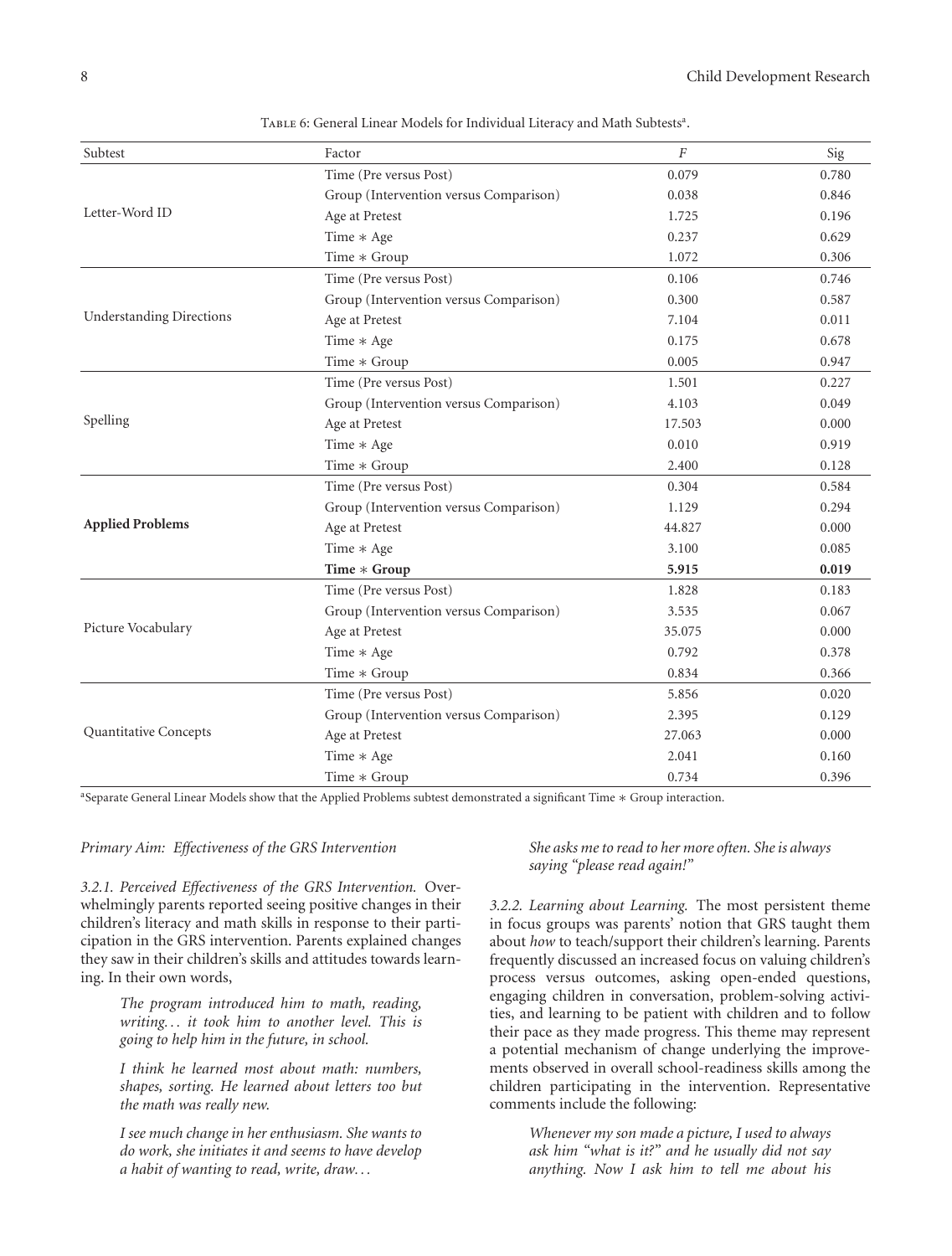

FIGURE 1: Language and math performance over time by group. The direction of the interaction is in the predicted direction for most subtests, with a more positive slope in the intervention group in four out of the six tests. (Note that the scale is the same for all subtests, but the intercept varies according to the range of raw scores.) This provides preliminary short-term evidence from a small sample to suggest that GRS may lead to improvement in some of children's school-readiness skills over and above a Head Start-as-usual experience.

#### *picture, the colors, the shapes and we have much longer conversations.*

*I really learned how to organize myself and be more patient in working with my daughter. When we are reading a story, I know what to ask her and now she asks those questions herself. I feel like reading is the base of everything. The book we got had many elements to help us read to our children, reading and understanding reading. That was excellent.*

*We are our children's first teachers and these tools really helped me know how to prepare him for school.*

*Secondary Aim: General response to use of the GRS intervention.*

*3.2.3. Need for Parent/Teacher Coordinated Efforts.* Parents consistently requested that the classroom teachers should engage in similar activities in the classroom. Parents wanted playful learning for their children that focused on the same literacy and math areas targeted in the GRS curriculum. Parents reported that having a coordinated effort between them and the teachers would improve their children's outcomes and also help them provide continuity of experiences in the home. In their own words,

> *I think we should also give this book to the classroom teachers. They spend many hours with our children and... this way we would be doubly beneficial for the children and for us too, the teachers can help us keep our minds a little more open about education.*

> *I am a substitute teacher, as well as a parent. For me the book was very useful, not just with my daughter but in my classroom. I took many ideas from the book and it really helped me as a teacher. For example, I never really focused on mathematics, other than counting, I did not know what else to do... now I have many ideas.*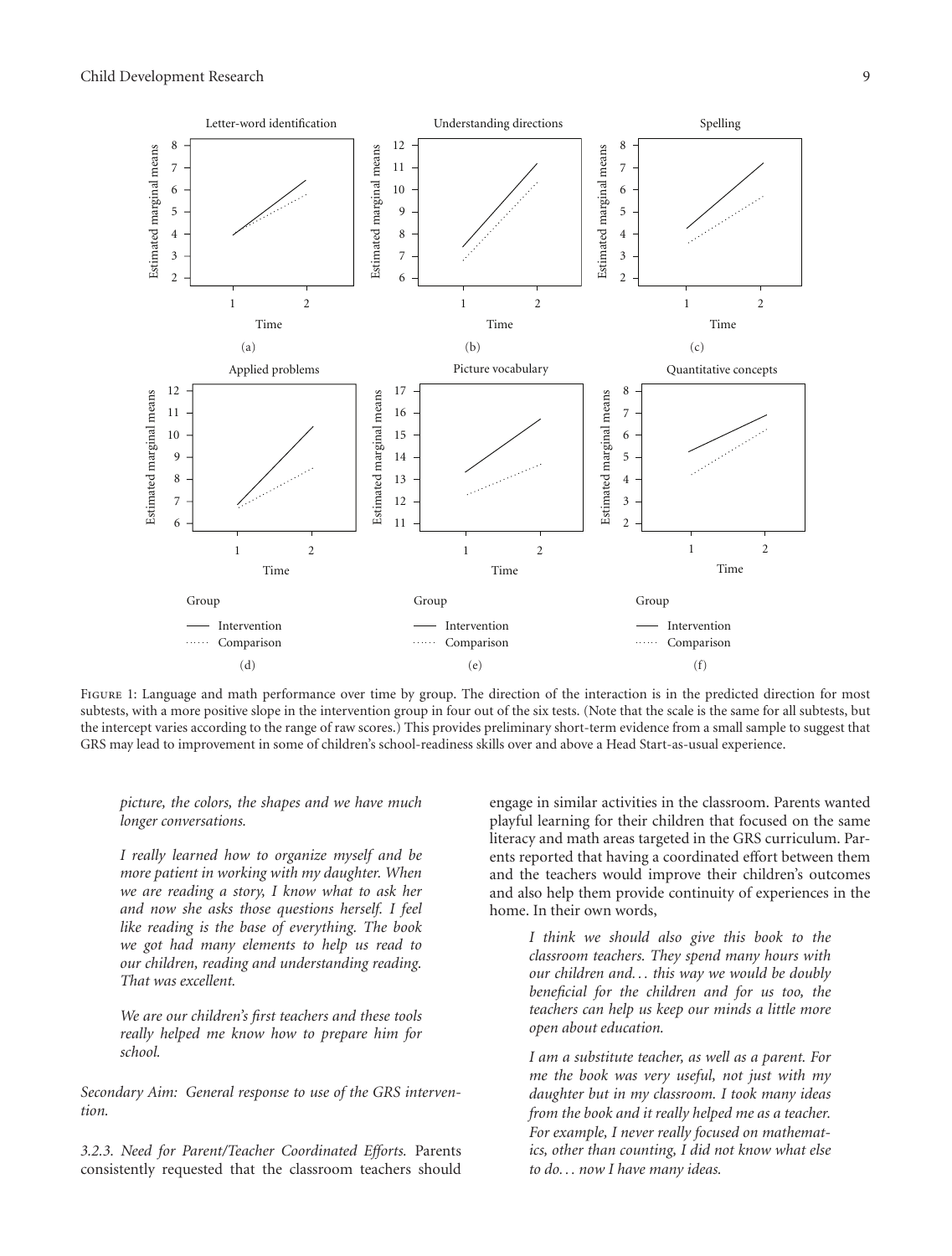*3.2.4. Making the Time.* Parents were asked to work with their children on a daily basis. They talked about how challenging it was to make time when they are busy with work, other children, housework, and so forth. However, there was an overwhelming desire expressed by families to "make the time." Parents described how a little bit of time was all that was necessary and that children would frequently continue to be engaged in games or activities after parents had moved to other tasks. They also described realizing how sometimes one need not make explicit time, but rather just include the child in daily activities as these can serve as learning experiences as well.

*There never is enough time... one has to learn what their priorities are. If your child is your priority, then you find the time.*

*I did not know that my son could help me cook and that if he did, maybe I could teach him to count, measure... He loves being my helper.*

*3.2.5. Involving Other Family Members.* Parents described how part of making the time was also including other family members, predominantly spouses and older children. Busy lives made some parents ask other parents or older children to join in the GRS activities. Some mothers described the GRS book as a tool to explain to the child's father the kind of learning that was taking place in school.

*I had to involve my husband. After he comes home from work and has a rest, I ask him to spend some time doing activities with our girl. This way he also joins us. When he gets home, my girl says "mami, papi...let us go do work!"*

*I shared the materials with my cousin who lives in Queens. Her children do not go to any Head Start or any program so she is very interested in what I give her. I see her every weekend and pass on the materials from the class.*

*3.2.6. Challenges.* Families described some difficulty working with their children on the curriculum calendars. In particular, it was difficult to explain the concept of time to preschoolers. Other games, especially some of those related to math skills, were difficult to implement since parents themselves had little experience with them (e.g., Dominos). They also requested more strategies to help their children sustain attention during tasks and manage challenging behaviors that took place while engaged in the materials.

*I also want to learn some specific ways to help him pay more attention and persist when things that he has to do are difficult. I think he has made some progress but I would like more ideas*.

*3.2.7. Packaging of Materials.* Families reported positive impressions of the packaging of the materials. They described their children responding positively to the pictures, the games and the backpack.

*For Thanksgiving, we all went around the table saying what we are grateful for. When it was my son's turn, he said "I am thankful for my school backpack with games."*

*I like that all the pictures are in black and white because after we played a game or talked about a picture, we would spend time coloring it. We have put some of those pictures in her room now, as decorations.*

#### **4. Discussion**

The primary objective of this study was to assess whether a parent-focused school-readiness intervention would have an effect on the early math and literacy skills of low-income children of predominantly Latino descent. In addition, we aimed to explore parents' perceptions of the effectiveness of the intervention, as well as parental responses to the dayto-day usability of the materials. The preliminary results presented previously suggest that a targeted intervention that actively involves parents has the potential to improve children's school-readiness skills over and above a Head Startas-usual experience. Further, qualitative data obtained from focus groups highlight the overwhelmingly positive response of parents to the materials. In addition, the qualitative data point to a possible mechanism for the change observed in the quantitative study. Overwhelmingly, parents talked about learning about how their children learn and acquiring skills and tools to facilitate children's learning. Together, these results highlight the important role that parent-based, targeted interventions can have in the emergent schoolreadiness skills of preschool children.

Evidence-based interventions can improve the degree to which disadvantaged children are ready for school and in turn can have long-lasting ramifications for educational and life achievement. However, individual programs typically only report modest gains [22]. As parents and teachers independently influence school readiness [23], one promising approach to narrowing the gap in school readiness may be to harness the power of parents to reinforce the critical skills taught in school, thereby providing support for these two independent sources of learning. Indeed, programs targeting both parents and teachers have increased potential to affect outcomes [12, 58, 59].

This study thus provides some support to bioecological theory, which suggests that human development requires "proximal processes," or progressively complex reciprocal interactions between children and people in their immediate environment [26–28]. To the extent that parentchild interactions represent the most proximal—and thus most powerful—processes in children's lives, one would expect that interventions aimed at directly altering these processes may wield particularly strong effects on child development. Indeed, Bronfenbrenner [25] postulated that the family may be the most effective and economical system for fostering and sustaining early child development. He further stated that interventions targeted directly at parents tend to be particularly effective, as they may serve as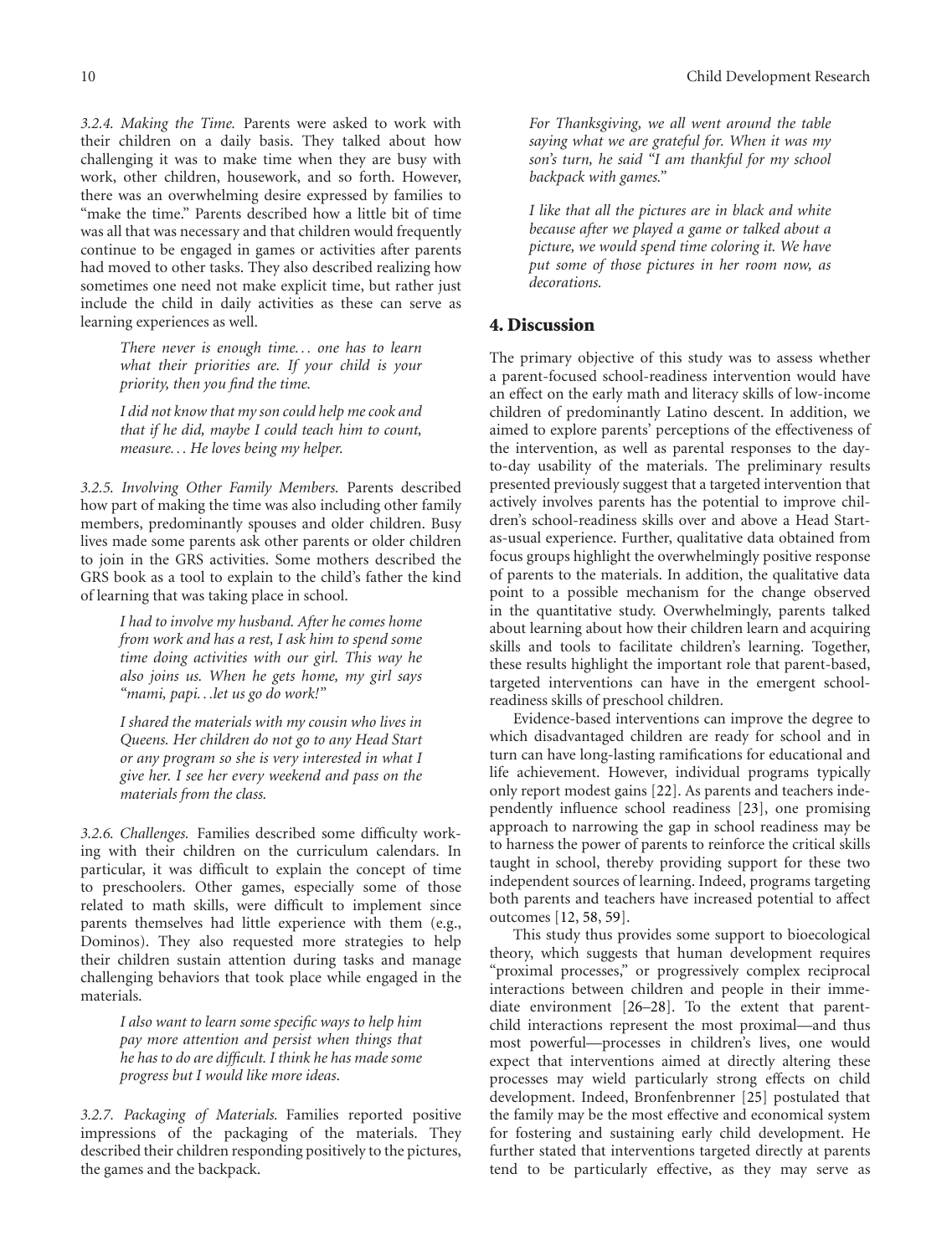a catalyst for sustaining and enhancing the effects of classroom intervention [25]**.** In the context of the preliminary results presented here, we may theorize that GRS may directly affect parenting, which in turn may amplify the effects of classroom literacy and math pedagogy.

Socioeconomically disadvantaged Latino children are at particular risk for poor school readiness [16–18] and yet remain an under-studied and underserved group. The GRS materials are available in both English and Spanish, require only a minimal parent literacy level, and in the present study were administered by a fully bilingual, bicultural team. Qualitative data obtained from focus groups suggest that parents enjoyed and felt comfortable with the materials. More detailed examination of the cross-cultural relevance of the program is warranted prior to wider dissemination of the materials.

*4.1. Limitations of the Present Study.* This pilot study evaluated the potential of the Getting Ready for School intervention to improve disadvantaged preschooler's early literacy and math skills. Though potentially promising, the study's small sample size renders these results preliminary. Further research must be conducted with larger groups of children and parents to fully assess the feasibility and efficacy of this intervention.

Randomization of the intervention occurred at the classroom level, rather than at the family level, to reduce contamination between the intervention and comparison groups. The lack of randomization at the family level was mitigated in part by the fact that intervention and comparison families did not differ on key demographic factors. Nonetheless, future research using a design randomized at the family level will be necessary for rigorously testing the efficacy of the program.

In addition, the data collected here have a nested structure, with families nested in classrooms. Although multilevel models would not have had sufficient power to detect treatment effects in this small pilot study, future work with a larger sample will have the power to fully consider and investigate the nested structure of the data.

The present study sample consisted nearly entirely of disadvantaged Latino preschoolers and their mothers. Further work should be conducted with a diverse population to assess the generalizability of the intervention with other socioeconomic and ethnic groups.

This study did not measure the fidelity of implementation of the GRS intervention. The results of this study would suggest that parents engaged in literacy- and mathpromoting activities at home, but we are uncertain of the specific activities or processes they used. Measuring fidelity of implementation at the home level might also shed some light over the mechanisms of change for this intervention as well as allow for comparison between groups of parents who had low and high adherence to curriculum guidelines.

*4.2. Future Directions.* While the current implementation of GRS focuses exclusively on parents, future work will attempt to more fully integrate the GRS curriculum for use by both

parents and teachers. By supporting classroom and home learning experiences in parallel, we may take advantage of these independent sources of variance, leading to an additive benefit [5, 12, 60]. This idea was often articulated by parents during focus groups who wanted their children's classroom teachers to "support the same work they were doing." Additional research on the additive effects of interventions that place equal weight on parent and classroom practices will be important in understanding the mechanisms by which interventions exert positive effects.

Additionally, the current implementation of GRS is focused on improving literacy and math readiness. While an evidence-based focus on these skills is critical, recent research highlights the complementary importance of early self-regulation skills [61–63]. Accumulating evidence suggests that both cognitive and self-regulation skills are independently important for academic success [64]. Additionally, focus groups with GRS parents noted the need for skill building to help maintain children's "attention to activities" and "reduce frustration when faced with challenges." Thus, the addition of a self-regulation component might strengthen the curriculum. In fact, several recent investigations have revealed that preschool programs focused jointly on self-regulation and other aspects of school readiness can be effective [65–69].

Finally, future research should consider additional factors and pathways that may contribute to the acquisition of literacy and math in the home, such as the availability of materials and exposure to educational programs/practices. While there is no evidence to suggest that differences in these areas were present between the intervention and the comparison classrooms in the present study, these factors may mediate or interact with school-readiness interventions in important ways.

## **5. Conclusions**

The results of this preliminary study demonstrate that a targeted parent-focused program may be effective in supporting the development of school-readiness skills of disadvantaged preschool children. However, early childhood programs need the funding and guidance necessary to implement the kinds of interventions that will maximize parents' involvement in their children's learning. Assistance needs to be provided to Head Start programs in identifying and implementing evidence-based interventions to help build the skills of parents in supporting children's school readiness. In addition, significant professional development is needed to help staff develop the necessary skills to help parents support children's learning. Further research is necessary to understand how to best accomplish this goal. It is not just what materials we share with parents but how those materials are presented that maximizes the likelihood of feasibility, fidelity of implementation, and positive learning outcomes for children. We also must strive to understand how these programs intersect with existing cultural practices, the home learning environment, and the larger community.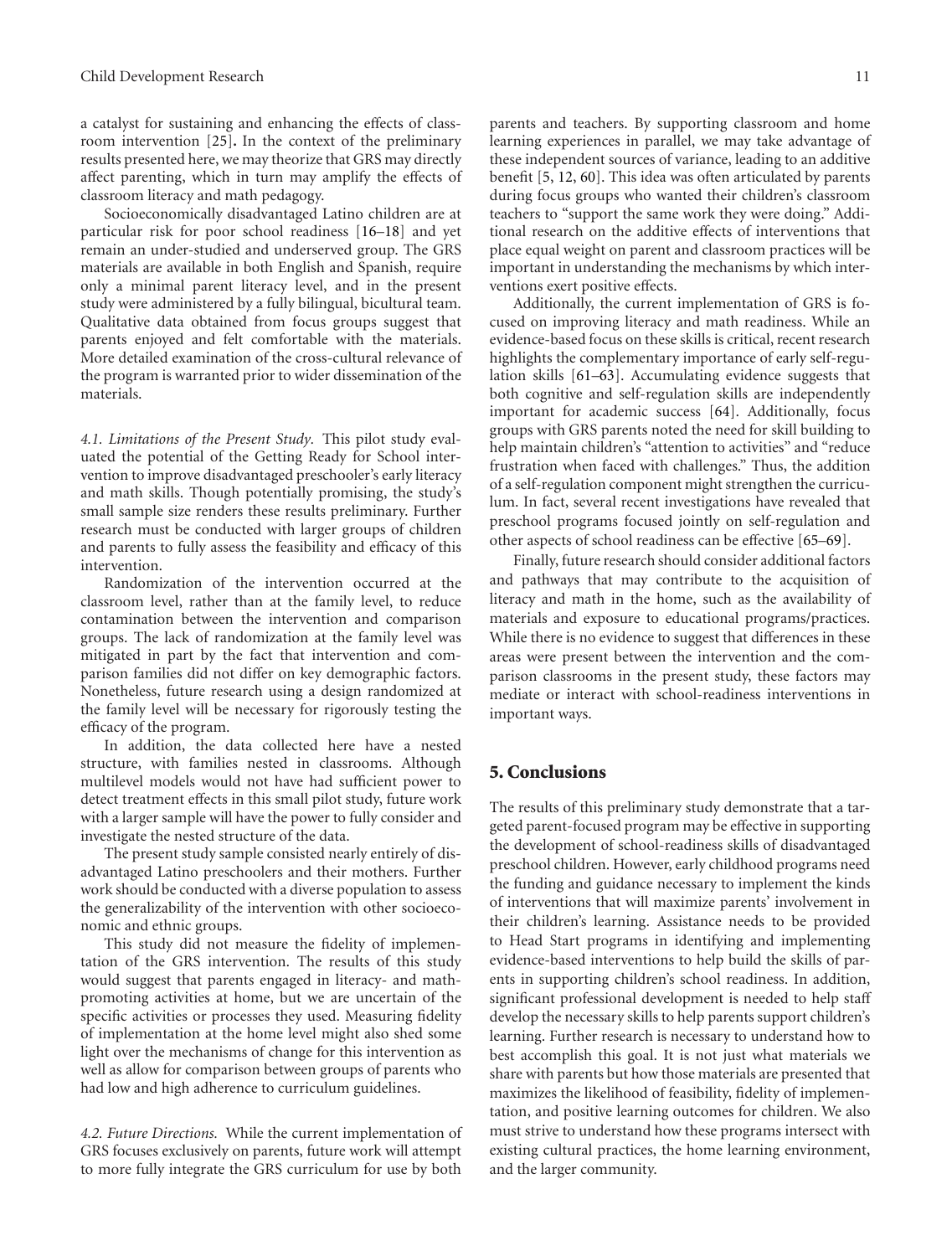### **Authors' Contributions**

Kimberly G. Noble and Helena Duch contributed equally to this work.

#### **Acknowledgment**

The authors gratefully acknowledge the help of Maria Gonzalez, Katherine Mora, the families and children who participated, and the generous funding of the Farber Foundation. The authors thank the Open Society Foundation for their support in the initial development and implementation of the Getting Ready for School initiative.

#### **References**

- [1] Task Force on Community Preventive Services, "Promoting health through the social environment: early childhood development programs," in *Guide to Community Preventive Services*, 2010.
- [2] R. H. Bradley, R. F. Corwyn, H. P. McAdoo, and C. García Coll, "The home environments of children in the United States Part I: variations by age, ethnicity, and poverty status," *Child Development*, vol. 72, no. 6, pp. 1844–1867, 2001.
- [3] K. G. Noble, M. F. Norman, and M. J. Farah, "Neurocognitive correlates of socioeconomic status in kindergarten children," *Developmental Science*, vol. 8, no. 1, pp. 74–87, 2005.
- [4] K. G. Noble, B. D. McCandliss, and M. J. Farah, "Socioeconomic gradients predict individual differences in neurocognitive abilities," *Developmental Science*, vol. 10, no. 4, pp. 464– 480, 2007.
- [5] G. J. Whitehurst, "Language processes in context: language learning in children reared in poverty," in *Research on Communication and Language Disorders: Contribution to Theories of Language Development*, L. B. Adamson and M. A. Romski, Eds., pp. 233–266, Brookes Publishing, Baltimore, Md, USA, 1997.
- [6] A. W. Gottfried, A. E. Gottfried, K. Bathurst, D. W. Guerin, and M. M. Parramore, "Socioeconomic status in children's development and family environment: infancy through adolescence," in *Socioeconomic Status, Parenting and Child Development*, M. H. Bornstein and R. H. Bradley, Eds., pp. 189–207, Lawrence Erlbaum Associates, Mahwah, NJ, USA, 2003.
- [7] S. E. Rimm-Kaufman, R. C. Pianta, and M. J. Cox, "Teachers' judgments of problems in the transition to kindergarten," *Early Childhood Research Quarterly*, vol. 15, no. 2, pp. 147–166, 2000.
- [8] C. Rouse, J. Brooks-Gunn, and S. McLanahan, "Introducing the issue. School readiness: closing racial and ethnic gaps, *Future of Children*, vol. 15, no. 1, pp. 3–14, 2005.
- [9] P. C. High and Committee on Early Childhood Adoption and Dependent Care and Council on School Health, "School readiness," *Pediatrics*, vol. 121, pp. e1008–e1015, 2008.
- [10] J. West, K. Denton, and E. Germino-Hausken, *America's Kindergartener's: Findings from the Early Childhood Longitudinal Study, Kindergarten Class of 1998-99*, National Center for Education Statistics, Washington, DC, USA, 2001.
- [11] L. Feinstein, "Inequality in the early cognitive development of British children in the 1970 cohort," *Economica*, vol. 70, no. 277, pp. 73–97, 2003.
- [12] J. Brooks-Gunn and L. B. Markman, "The contribution of parenting to ethnic and racial gaps in school readiness," *Future of Children*, vol. 15, no. 1, pp. 139–168, 2005.
- [13] J. Brooks-Gunn, "Do you believe in magic? What can we expect from early childhood intervention programs?" *Social Policy Report of the Society for Research in Child Development*, vol. 17, no. 1, pp. 3–14, 2003.
- [14] J. Bennett, *Investment in Population Health in Five OECD Countries*, Organization for Economic Cooperation and Development, Paris, France, 2003.
- [15] N. Baydar, J. Brooks-Gunn, and F. F. Furstenberg, "Early warning signs of functional illiteracy: predictors in childhood and adolescence," *Child Development*, vol. 64, no. 3, pp. 815–829, 1993.
- [16] C. Galindo and B. Fuller, "The social competence of Latino kindergartners and growth in mathematical understanding," *Developmental Psychology*, vol. 46, no. 3, pp. 579–592, 2010.
- [17] M. Quirk, M. Furlong, E. Lilles, E. Felix, and J. Chin, "Preliminary development of a kindergarten school readiness assessment for Latino students," *Journal of Applied School Psychology*, vol. 27, no. 1, pp. 77–102, 2011.
- [18] J. Brooks-Gunn and L. B. Markman, "The contribution of parenting to ethnic and racial gaps in school readiness," *Future of Children*, vol. 15, no. 1, pp. 139–168, 2005.
- [19] M. Berends and R. V. Penaloza, "Increasing racial isolation and test score gaps in mathematics: a 30-year perspective," *Teachers College Record*, vol. 112, no. 4, pp. 978–1007, 2010.
- [20] K. A. Magnuson and J. Waldfogel, "Early childhood care and education: effects on ethnic and racial gaps in school readiness," *Future of Children*, vol. 15, no. 1, pp. 169–196, 2005.
- [21] L. M. Anderson, C. Shinn, M. T. Fullilove et al., "The effectiveness of early childhood development programs: a systematic review," *American Journal of Preventive Medicine*, vol. 24, supplement 3, pp. 32–46, 2003.
- [22] G. D. Borman, G. M. Hewes, L. T. Overman, and S. Brown, "Comprehensive school reform and achievement: a metaanalysis," *Review of Educational Research*, vol. 73, no. 2, pp. 125–230, 2003.
- [23] U. Bronfenbrenner, "Making human beings human: bioecological perspectives on human development," in *Making Human Beings Human: Bioecological Perspectives on Human Development xxix*, p. 306, Sage Publications, Thousand Oaks, Calif, USA, 2005.
- [24] M. Burchinal, J. E. Roberts, S. A. Zeisel, E. A. Hennon, and S. Hooper, "Social risk and protective child, parenting, and child care factors in early elementary school years," *Parenting: Science and Practice*, vol. 6, no. 1, pp. 79–113, 2006.
- [25] U. Bronfenbrenner, "Is early intervention effective?" *Early Childhood Education Journal*, vol. 2, no. 2, pp. 14–18, 1974.
- [26] U. Bronfenbrenner and S. J. Ceci, "Nature-nurture reconceptualized in developmental perspective: a bioecological model," *Psychological Review*, vol. 101, no. 4, pp. 568–586, 1994.
- [27] U. Bronfenbrenner and G. W. Evans, "Developmental science in the 21st century: emerging questions, theoretical models, research designs and empirical findings," *Social Development*, vol. 9, no. 1, pp. 115–125, 2000.
- [28] J. R. H. Tudge, I. Mokrova, B. E. Hatfield, and R. B. Karnik, "Uses and misuses of Bronfenbrenner's bioecological theory of human development," *Journal of Family Theory & Review*, vol. 1, no. 4, pp. 198–210, 2009.
- [29] M. A. Evans and D. Shaw, "Home grown for reading: parental contributions to young children's emergent literacy and word recognition," *Canadian Psychology*, vol. 49, no. 2, pp. 89–95, 2008.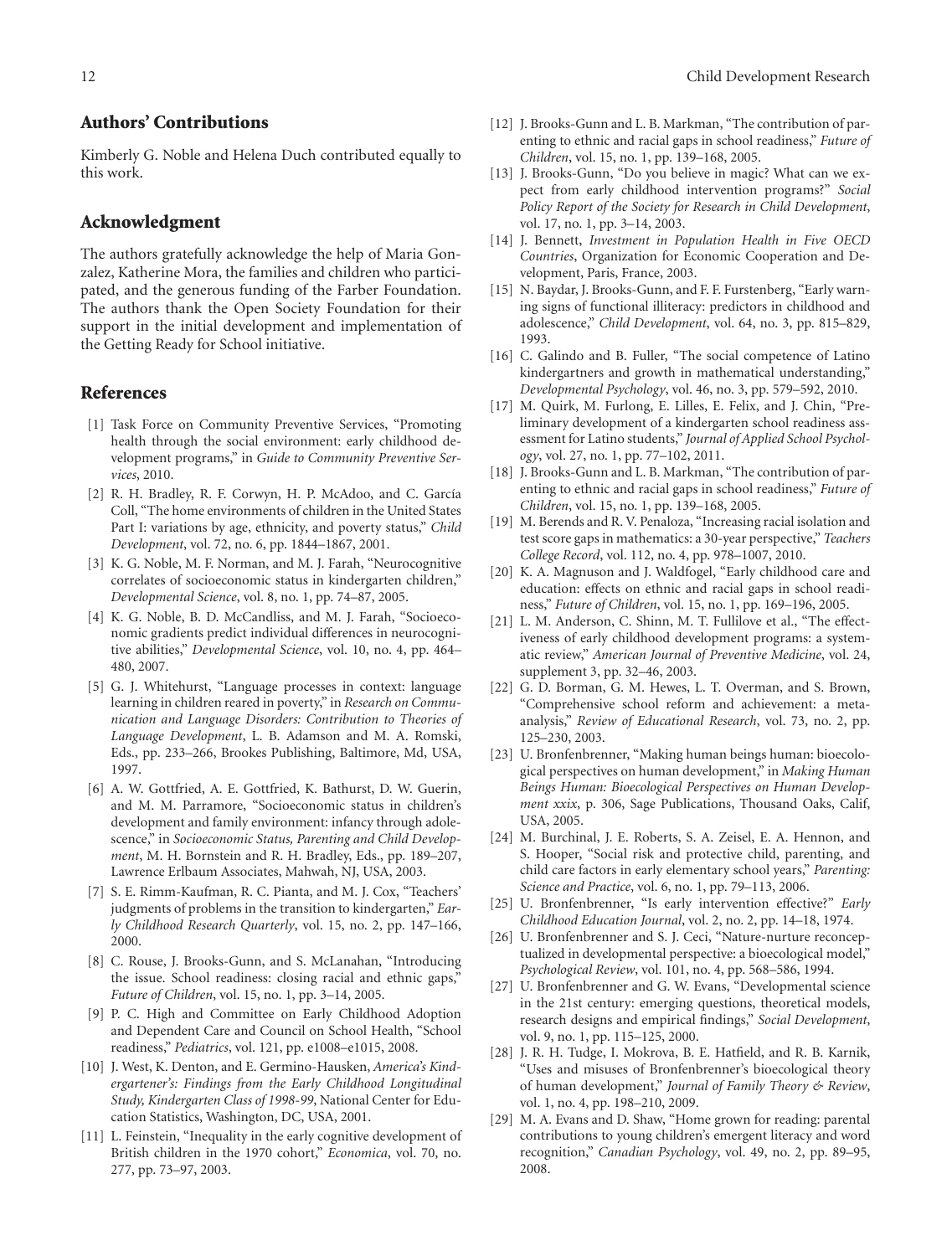- [30] S. R. Hooper, J. E. Roberts, L. Nelson, S. Zeisel, and D. K. Fannin, "Preschool predictors of narrative writing skills in elementary school children," *School Psychology Quarterly*, vol. 25, no. 1, pp. 1–12, 2010.
- [31] G. J. Whitehurst and C. J. Lonigan, "Child development and emergent literacy," *Child Development*, vol. 69, no. 3, pp. 848– 872, 1998.
- [32] G. J. Whitehurst, J. N. Epstein, A. Angell, A. C. Payne, D. Crone, and J. E. Fischel, "Outcomes of an emergent literacy intervention in head start," *Journal of Educational Psychology*, vol. 86, no. 4, pp. 542–555, 1994.
- [33] G. J. Whitehurst, D. S. Arnold, J. N. Epstein, A. L. Angell, M. Smith, and J. E. Fischel, "A Picture book reading intervention in day care and home for children from low-income families," *Developmental Psychology*, vol. 30, no. 5, pp. 679–689, 1994.
- [34] M. Senechal, "Testing the home literacy model: parent involvement in kindergarten is differentially related to grade 4 reading comprehension, fluency, spelling, and reading for pleasure," *Scientific Studies of Reading*, vol. 10, no. 1, pp. 59–87, 2006.
- [35] M. Senechal and J. A. LeFevre, "Parental involvement in the development of children's reading skill: a five-year longitudinal study," *Child Development*, vol. 73, no. 2, pp. 445–460, 2002.
- [36] B. A. Levy, Z. Gong, S. Hessels, M. A. Evans, and D. Jared, "Understanding print: early reading development and the contributions of home literacy experiences," *Journal of Experimental Child Psychology*, vol. 93, no. 1, pp. 63–93, 2006.
- [37] L. M. Phillips, R. Hayden, and S. P. Norris, *Family Literacy Matters. A Longitudinal Parent-Child Literacy Intervention Study*, Temeron, Calgary, Canada, 2006.
- [38] K. Denton, J. West, and J. Walston, *Reading—Young Children's Achievement and Classroom Experiences*, National Center for Education Statistics: Findings from the Condition of Education, Washington, DC, USA, 2003.
- [39] D. R. Entwisle and K. L. Alexander, "Factors affecting achievement test scores and marks of black and white first graders," *The Elementary School Journal*, vol. 88, no. 5, p. 449, 1988.
- [40] P. Starkey and A. Klein, "Sociocultural influences on young children's mathematical knowledge," in *Contemporary Perspectives on Mathematics in Early Childhood Education*, pp. 253– 276, Information Age Publishing, 2007.
- [41] H. P. Ginsburg and R. L. Russell, "Social class and racial influences on early mathematical thinking," *Monographs of the Society for Research in Child Development*, vol. 46, no. 6, pp. 1–69, 1981.
- [42] N. C. Jordan, S. C. Levine, and J. Huttenlocher, "Development of calculation abilities in middle-and low-income children after formal instruction in school," *Journal of Applied Developmental Psychology*, vol. 15, no. 2, pp. 223–240, 1994.
- [43] H. P. Ginsburg, A. Klein, and P. Starkey, "The development of children's mathematical thinking: connecting research with practive," in *Handbook of Child Psychology: Vol 4, Child Psychology in Practice*, pp. 401–476, John Wiley & Sons, New York, NY, USA, 5th edition, 1998.
- [44] K. H. Seo and H. P. Ginsburg, "What is developmentally appropriate in early childhood mathematics education? Lessons from new research," in *Engaging Young Children in Mathematics: Standards for Early Childhood Mathematics Education*, pp. 91–105, Lawrence Erlbaum Associates, 2004.
- [45] D. H. Clements, J. Sarama, and A. M. DiBiase, *Engaging Young Children in Mathematics: Standards for Early Childhood Mathematics Education*, Lawrence Erlbaum Associates, Mahwah, NJ, USA, 2004.
- [46] National Association for the Education of Young Children and National Council of Teachers and Mathematics, *Early Childhood Mathematics: Promoting Good Beginnings*, Joint position
- [47] J. A. Lefevre, S. L. SKwarchuk, D. Kamawar, B. L. Smith-Chant, L. Fast, and J. Bisanz, "Home numeracy experiences and children's math performance in the early school years," *Canadian Journal of Behavioural Science*, vol. 41, no. 2, pp. 55–66, 2009.

statement on math, 2002.

- [48] G. B. Saxe, S. R. Guberman, M. Gearhart, R. Gelman, C. M. Massey, and B. Rogoff, "Social processes in early number development," *Monographs of the Society for Research in Child Development*, vol. 52, no. 2, pp. 1–162, 1987.
- [49] P. Starkey, A. Klein, I. Change, Q. Dong, L. Pang, and Y. Zhou, "Environmental supports for young children's mathematics development in China and the United States," in *Society for Research in Child Development*, Albuquerque, NM, USA, 1999.
- [50] A. Klein and P. Starkey, "Preparing for the transition to school mathematics: the head start family math project," in *P. Starkey (Chair). School Readiness and Early Achievement of Impoverished Children, in Symposium Conducted at the Meeting of the Society for Research in Child Development*, Indianapolis, Ind, USA, 1995.
- [51] P. Starkey and A. Klein, "Fostering parental support for children's mathematical development: an intervention with head start families," *Early Education and Development*, vol. 11, no. 5, pp. 659–680, 2000.
- [52] C. Bowyer-Crane, M. J. Snowling, F. J. Duff et al., "Improving early language and literacy skills: differential effects of an oral language versus a phonology with reading intervention," *Journal of Child Psychology and Psychiatry and Allied Disciplines*, vol. 49, no. 4, pp. 422–432, 2008.
- [53] C. M. Connor, F. J. Morrison, and L. Slominski, "Preschool instruction and children's emergent literacy growth," *Journal of Educational Psychology*, vol. 98, no. 4, pp. 665–689, 2006.
- [54] R. W. Woodcock, K. S. McGrew, and N. Mather, *Woodcock Johnson III Nu*, Riverside Publishing, Rolling Meadows, Ill, USA, 2007.
- [55] J. W. Creswell, W. E. Hanson, V. L. Clark Plano, and A. Morales, "Qualitative research designs: selection and implementation," *Counseling Psychologist*, vol. 35, no. 2, pp. 236–264, 2007.
- [56] R. Whitley, "Introducing psychiatrists to qualitative research: a guide for instructors," *Academic Psychiatry*, vol. 33, no. 3, pp. 252–255, 2009.
- [57] A. Strauss and J. M. Corbin, *Basics of Qualitative Research: Grounded Theory Procedures and Techniques*, Sage Publications, Thousand Oaks, Calif, USA, 1990.
- [58] W. S. Barnett, "Early childhood education," in *School Reform Principles: The Research Evidence*, A. Molner, Ed., Information Age Publishing, Greenwich, Conn, USA, 2002.
- [59] C. T. Ramey, S. L. Ramey, R. G. Lanzi, and J. N. Cotton, "Early educational interventions for high-risk children: how center-based treatment can augment and improve parenting effectiveness," in *Parenting and the Child's World: Influences on Academic, Intellectual, and Social-Emotional Development*, J. G. Borkowski, S. L. Ramey, and M. Bristol-Power, Eds., pp. 125– 140, Erlbaum Publishers, Mahwah, NJ, USA, 2002.
- [60] T. P. Beauchaine, C. Webster-Stratton, and M. J. Reid, "Mediators, moderators, and predictors of 1-year outcomes among children treated for early-onset conduct problems: a latent growth curve analysis," *Journal of Consulting and Clinical Psychology*, vol. 73, no. 3, pp. 371–388, 2005.